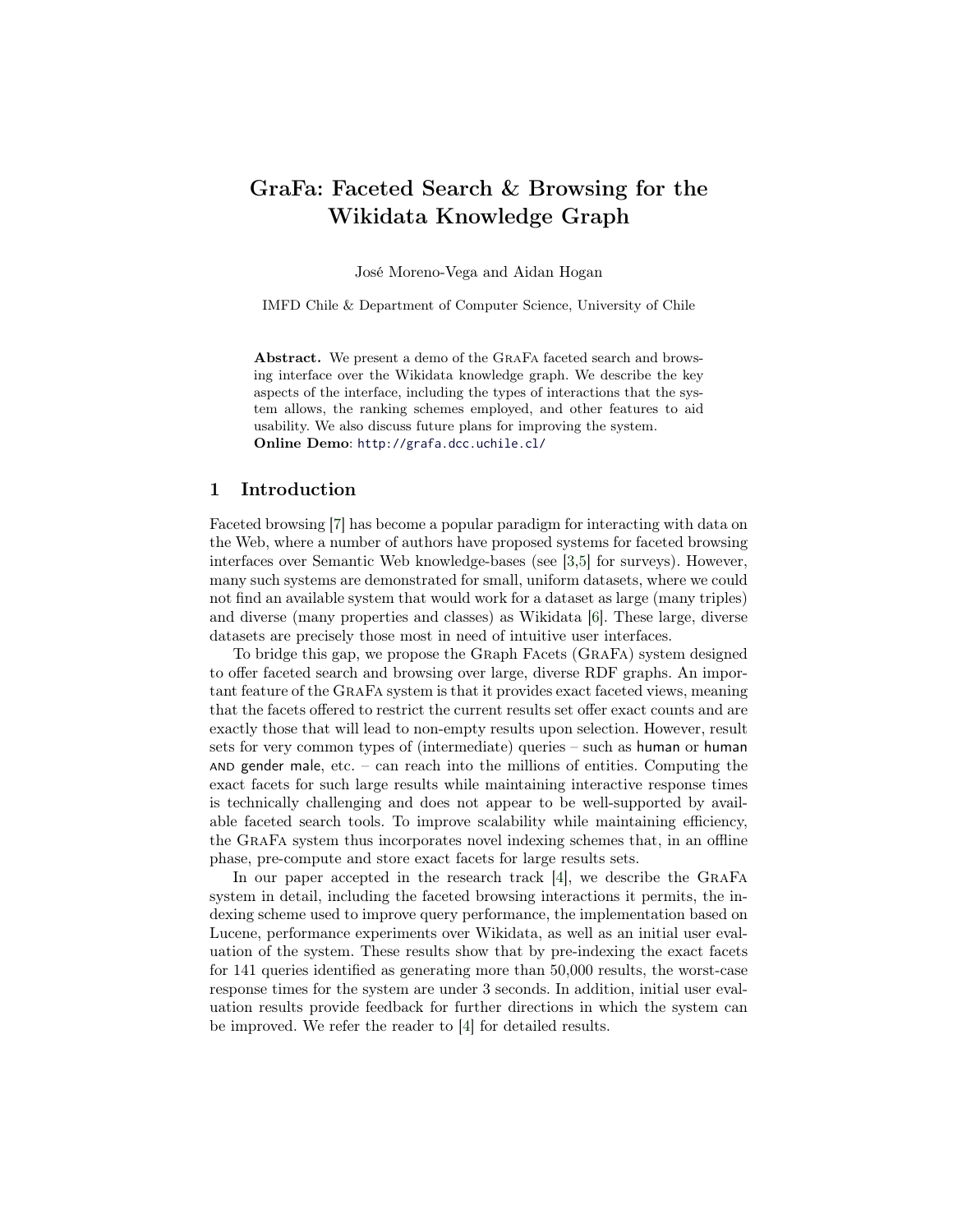In the demo track, we propose to offer attendees of ISWC a live demo of the GraFa system for performing faceted search and browsing over Wikidata. We also wish to discuss possible features that could be added to the system in future, other datasets or use-cases to which Grafa could be applied, as well as to gain feedback and identify potential topics for collaboration. The demo we plan to provide is publicly available here: <http://grafa.dcc.uchile.cl/>. In this paper, we provide details on user interactions, details on the prototype, and current limitations; for more information on performance, back-end, indexing, usability, etc., we refer to our paper in the research track [\[4\]](#page-3-4).

## 2 User Interactions

Figure [1](#page-1-0) provides an overview of the user interactions that the GraFa system currently supports. The user is first presented with the option of searching by keyword (e.g., "nick drake") or by selecting a type IRI (e.g., wd:Q5 (human)). Each result set is associated with a list of facets from which the user may iteratively select further restrictions of the current results. We will now discuss each of these interactions in further detail.

For the initial keyword search, a ranked list of entities are returned that have matching keywords in their labels, aliases or descriptions; the properties corresponding to such values must be configured in the sys-

tem (in the case of Wikidata, we use rdfs:label, skos:altLabel and schema:description). Furthermore, a set of supported languages must be configured, where the labels, aliases and descriptions of these languages will be indexed, as available; the demo is configured for both Spanish and English.

Rather than search by keyword, the user can instead opt to perform a type search; here, types are defined as values for a configured list of type properties (in the case of Wikidata, we use wdt:P31 (instance of)). Given that users will often not know the required IRI of a type, the GraFa interface offers auto-completion on the labels and aliases of types in the graph, where suggested types are ranked according to a PageRank score and are annotated with the number of results with that type. For example, if a user types in the partial label hum, GraFa will suggest human (3595226 results) as the first result; if selected, GRAFA will search for entities of type wd:Q5; on the other hand, if the user types in per, the first suggestion will be person (3595226 results), which if selected will also trigger a query for entities of type wd:Q5 (for which person is an alias).

Whether the user begins with a keyword or type search, GRAFA will generate a list of resulting entities. For each entity in the results, its label, aliases, description and an image are displayed; the label is presented as a hyperlink

<span id="page-1-0"></span>

Fig. 1: Overview of user interactions supported by GraFa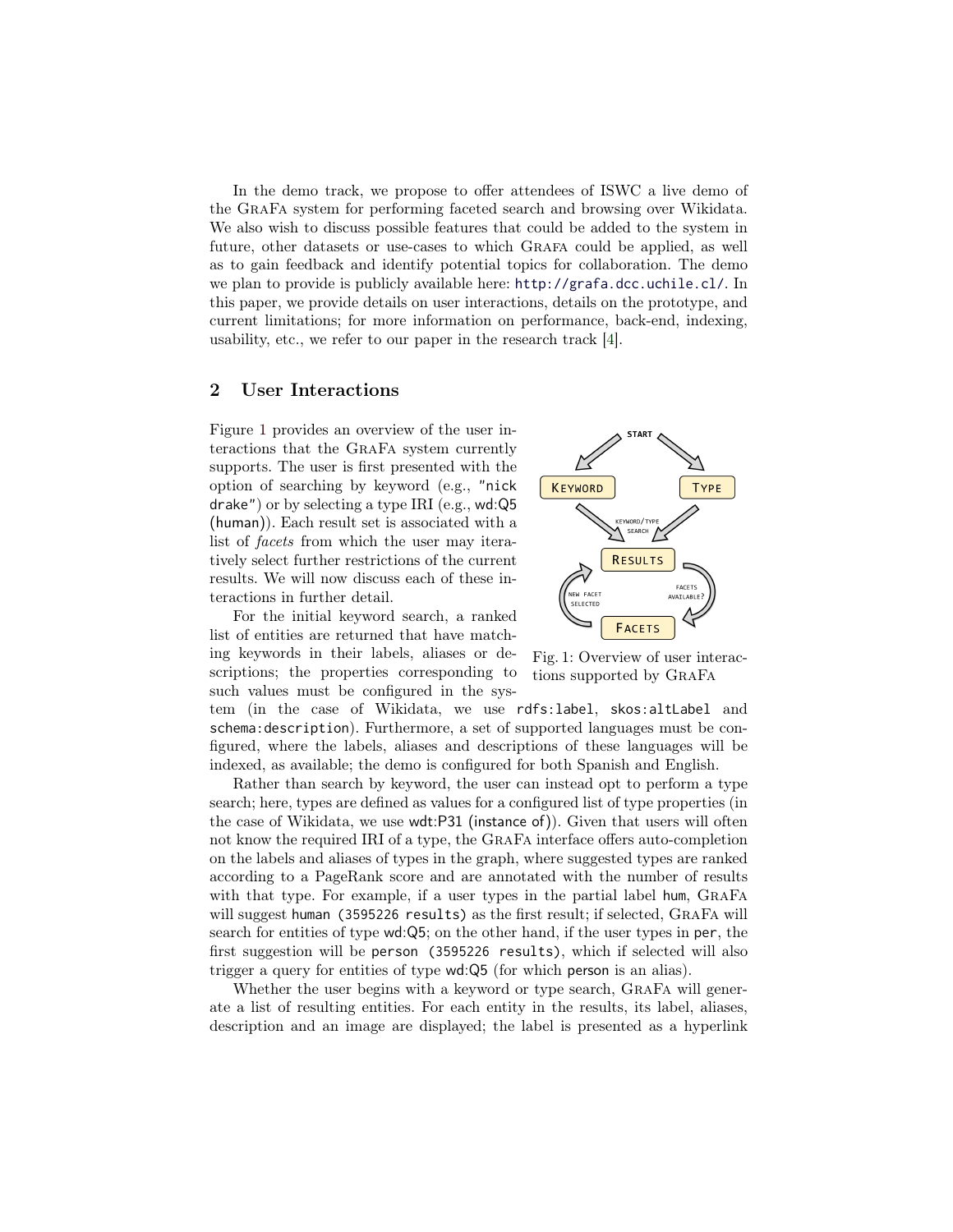that will dereference the entity IRI. In the case of keyword search, results are ranked by a combined query-relevance and PageRank score. In the case of type search, results are ranked purely by PageRank score. In either case, a list of facets are computed for the current results set. Each facet is a property and a list of values that at least one entity in the current result set is associated with. The facet view displays all possible properties, with a count of the number of entities with some value for that property. Upon selecting a property, the user can perform an auto-complete search on the label of a particular value, or can browse possible values in a drop-down list. Once a value is selected, a new result set is generated for the active conjunction of restrictions, where these results are ordered by PageRank; a new facet view is also generated. The user may continue iteratively adding facets until they are satisfied with the results, or until they reach a single result (facets with zero results are never offered).

#### 3 Demo

We have implemented a prototype of the GRAFA system for experimental purposes and to gather initial feedback and expressions of interest. The system uses Apache Lucene as a back-end store, managing (1) full-text search indexing for keyword and auto-complete prefix searches, (2) structured indexes for type and facet selection, (3) indexes for cached queries generating more than 50,000 results. The front-end is implemented as a Java servlet, with interactive autocomplete features being based on Javascript libraries. The source code is available from the following repository: <https://github.com/joseignm/GraFa/>.

We will demonstrate an instance of the GraFa prototype indexing a dump of Wikidata. More specifically, the demo indexes the "truthy" dump of Wikidata from 2017/09/13, containing 1.77 billion triples and 74.1 million entities. On a machine with an Intel Xeon E5-2609 v3 CPU, 32 GB of RAM, and  $2 \times 2TB$ Seagate 7200 RPM 32MB Cache SATA, indexing the data takes approximately 5 days, with the majority of time (4.5 days) taken to compute and index all queries with more than 50,000 results [\[4\]](#page-3-4). In performance experiments on type and facet selections, the worst-case response times are around 3 seconds [\[4\]](#page-3-4).

In Figure [2,](#page-3-5) we provide an example screenshot of the GRAFA demo where the user has searched for lighthouses on the Adriatic Sea, and is now considering further filtering the [1](#page-2-0)4 available results by country.<sup>1</sup>

## 4 Limitations and Future Work

We see the current GraFa system as offering a baseline system for future development, where indeed the current version has a number of limitations that we have yet to address, including (1) support for datatypes and range queries, (2) support for existential value queries, (3) support for class/property hierarchies and potentially other forms of inference, (4) incremental updates. We note that

<span id="page-2-0"></span> $1$  See <http://grafa.dcc.uchile.cl/search?instance=Q39715&properties=P206%23%23Q13924>